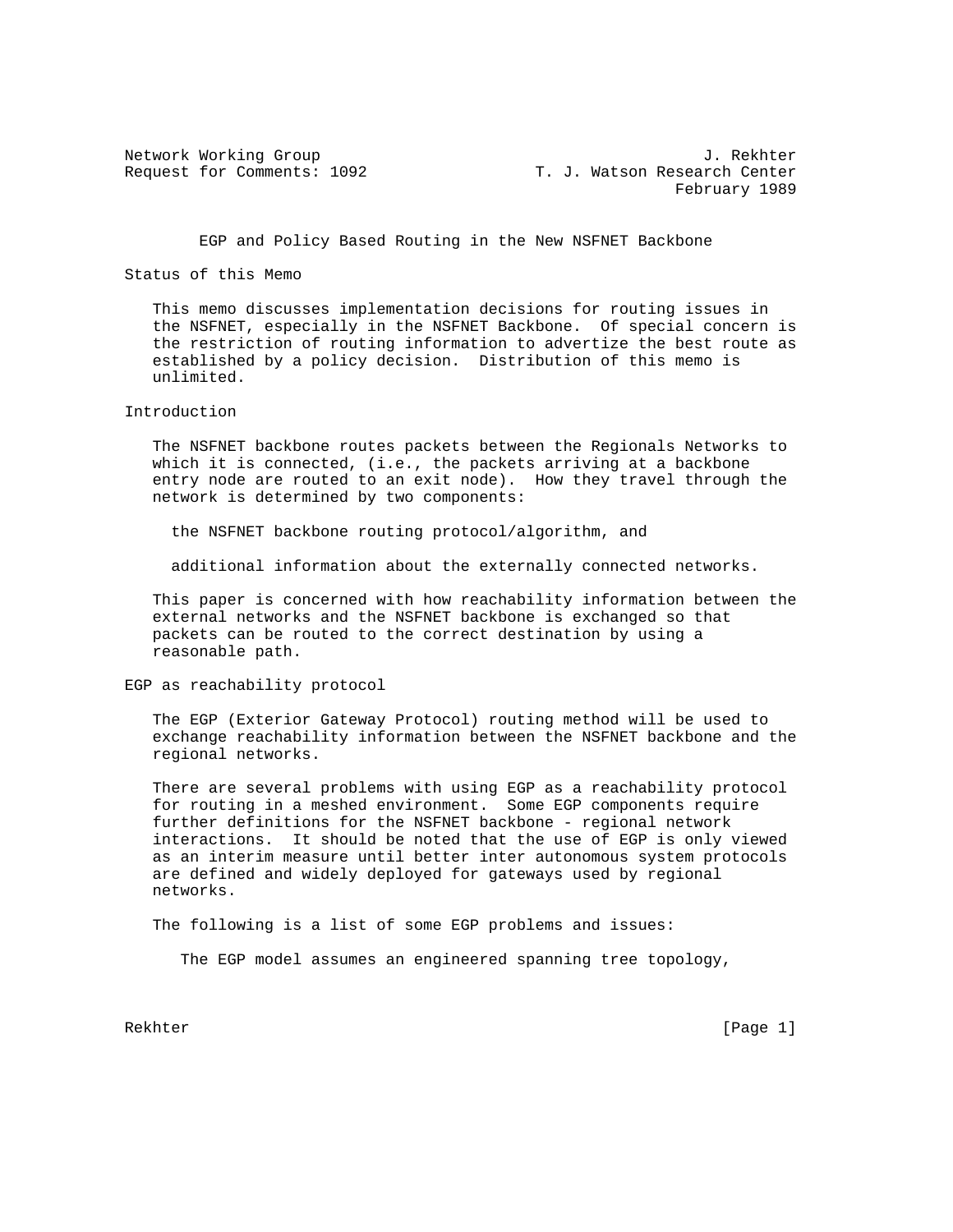however, the NSFNET (due to the presence of backdoor routes) does not fit into this model. In the NSFNET the same network may be advertized as reachable by more than one regional network. Besides the fact that the overall NSFNET does not fit into a spanning tree model there are serious concerns with the concept of the "core" (central to the EGP) and its obvious deficiencies.

 While EGP is going to isolate intra-Regional routing from the intra-NSFNET-Backbone routing, it does not address the issue of false information which may be supplied by regional networks. EGP by itself does not protect a particular network from unwanted and unsolicited representation by some regional network. As an example, if network N1 is reachable through regional network R1 as well as through regional network R2, EGP has no provisions to specify one of these paths as a primary and one as a secondary, since there is not generally accepted interpretation of EGP metrics today. Also, there is nothing in EGP which can prevent one or more regional networks from advertizing other networks (in particular, networks which belong to other regional networks) as reachable with zero distance. This could result in the creation of a "black hole" or at least in suboptimal IP routing.

 EGP by itself has no provisions to guarantee that routes through the NSFNET Backbone will be preferred over routes through the backdoor routers or vice versa.

Policy Based Routing

 Looking at the problems listed above the appearance of the new factors like autonomy and mutual trust becomes obvious. While trying to achieve the routing functionality required for the new NSFNET backbone we should realize that one of our primary concerns has to be the accommodation of those new factors.

 This means that some kind of a rudimentary Policy Based Routing method becomes imperative. We would like to emphasize, however, that we are not talking about complete Policy Based Routing, but that we are rather concerned about supporting a minimum subset of a policy functionality to be an initial solution to the above mentioned problems. This requires support and cooperation between the management of each of the networks connected to the NSFNET backbone.

 We need to support the ability of a particular network N, which belongs to one of the regional networks, to establish a bilateral agreement with one or more regional networks of the type "network N can be reached via one or more regional networks (RN1, RN2, ... RNx)". This allows each network to select one or more representatives at the regional network level. Once this agreement

Rekhter [Page 2]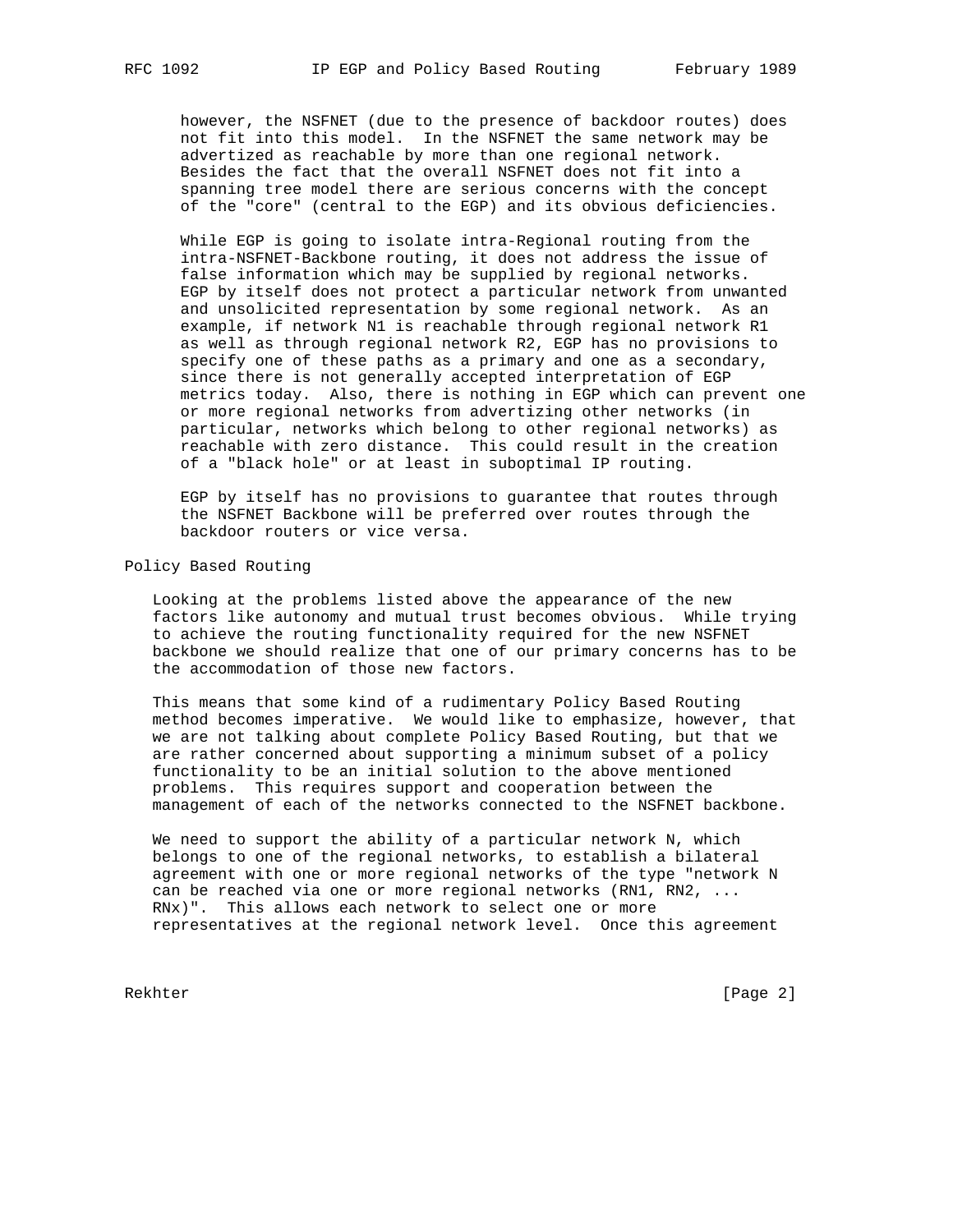is established the information will be available to:

The network which initiated the agreement.

 The management of the regional network(s) with whom this agreement has been established.

 The NSFNET backbone Network Operation Center where it will be entered into the Routing Policy Data Base which will be available through the NSFNET information services.

 Supporting multiple routes to the NSFNET core requires the guarantee that for a certain network N, no regional network other than the one(s) selected by N, will advertize N as reachable, which necessitates that the NSFNET core will ignore unauthorized advertisements for network N.

EGP and Rudimentary Policy Based Routing

 Each network which belongs to the NSFNET will select a specific regional network as its primary representative to the NSFNET core by bilateral agreement with the management of same regional network as well as the NSFNET backbone management. The same network can furthermore select an arbitrary number of other regional networks as their secondary, tertiary, etc., representative by establishing bilateral agreements with the management of the corresponding regional networks as well as the NSFNET backbone management.

 Reachability information supplied by each regional network will be distributed to all other NSS nodes of the NSFNET Backbone. We would like to emphasize that we are not going to flood EGP packets internally within the backbone, but to rather use the learned information for the interior gateway protocol, which uses the ANSI IS-IS protocol.

 The implementation allows for a defined regional network to advertize a particular leaf network in the EGP NR packets with a distance of zero. Secondary representatives may advertize the same network with distance one or higher. If the path through the primary regional representative is available all secondary paths will be ignored. If the path through the primary regional representative goes down (which will be discovered via the EGP NR information), the next path with the lowest available EGP metric will be used.

 We will also be able to detect and report unsolicited representations. This will be done by examining (on a periodic basis) all reachability information obtained via EGP. The result will be compared against the Routing Policy Data Base which will hold

Rekhter [Page 3]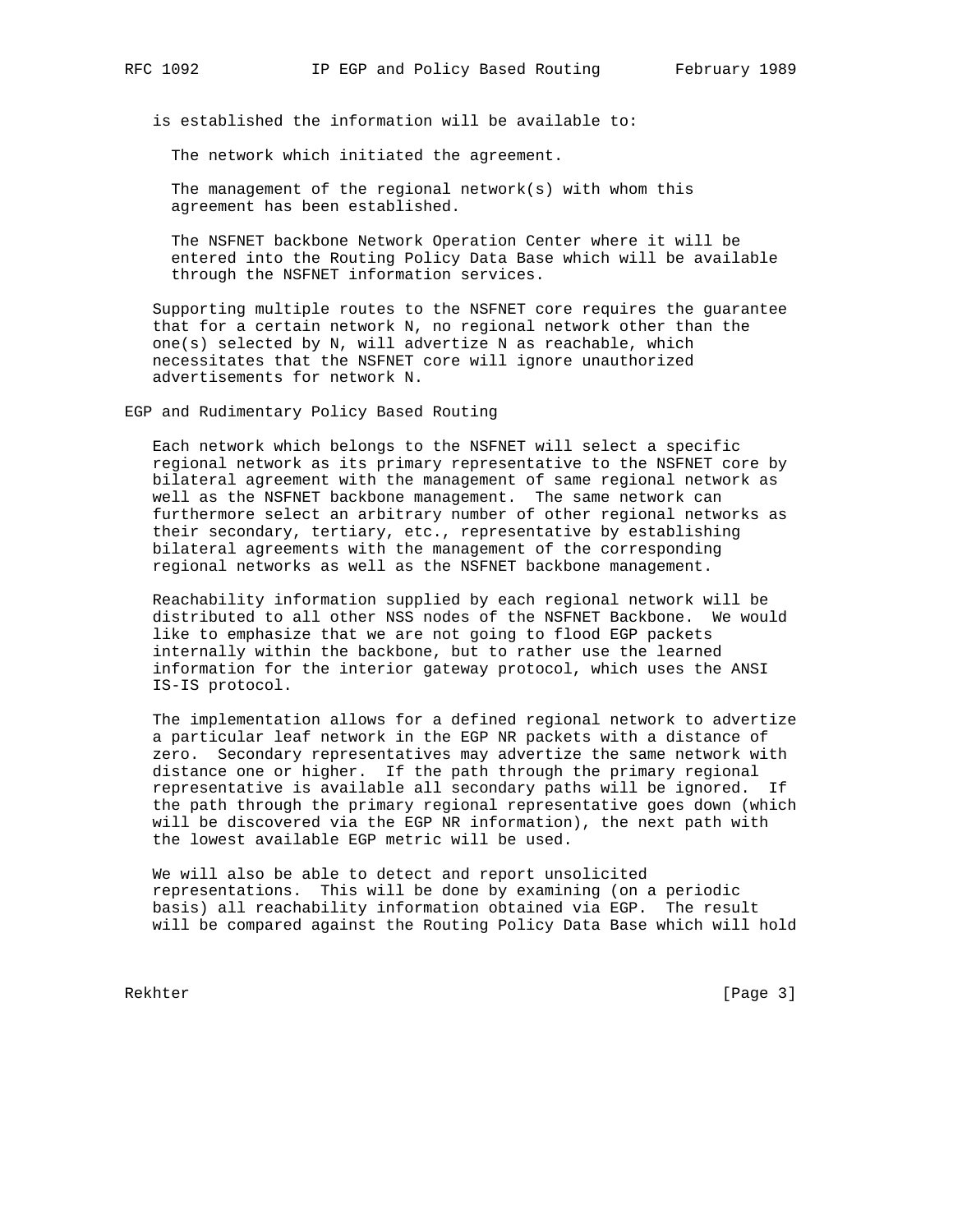information about all bilateral agreements between networks and their regional representatives. Any mismatch will cause an alarm to the Network Operations Center. For example, network N established a bilateral agreement with the regional network R1 electing it as its primary representative. The EGP NR record received from the regional network R5 advertizes the network N as reachable with distance zero. By comparing the Routing Policy Data Base entry for the network N with the EGP NR record a mismatch will be detected and an alarm is forwarded to the Network Operation Center.

 Since the whole scheme is based on a combination of the network number and the autonomous system number, to allow for further verification, it is also important to insure the correctness of the autonomous system numbers as advertized by the regionals networks to the NSFNET core.

 The autonomous system number validation for each regional network will be performed at the NSS which connects the particular leaf network to the NSFNET backbone. All discrepancies wil be reported to the Network Operations Center.

 The NSFNET backbone will be considered as a separate Autonomous System with its own autonomous system number.

Backbone versus Backdoor Routes

 There are instances where regional networks prefer paths through some backdoor route over paths through the NSFNET backbone. Therefore, the reachability information advertized by the NSFNET core to the regional networks (via EGP NR records) will always use a fixed metric of 128 for all routes. This may aid to encourage traffic to flow through backdoors, if desired and available.

 The regional networks can use a variety of techniques to determine how they route traffic for any particular network at their own option.

What do we expect from the Regional Networks

Each regional network should get its own Autonomous System number.

 The connection between regional networks to NSFNET backbone will be done via EGP. It is the responsibility of the regional backbone to provide an EGP functionality via the attachment to the E-PSP dedicated to the regional network.

 The EGP functionality may require a translation of network numbers in and out of the regional network. In any case, the NSFNET backbone

Rekhter [Page 4]